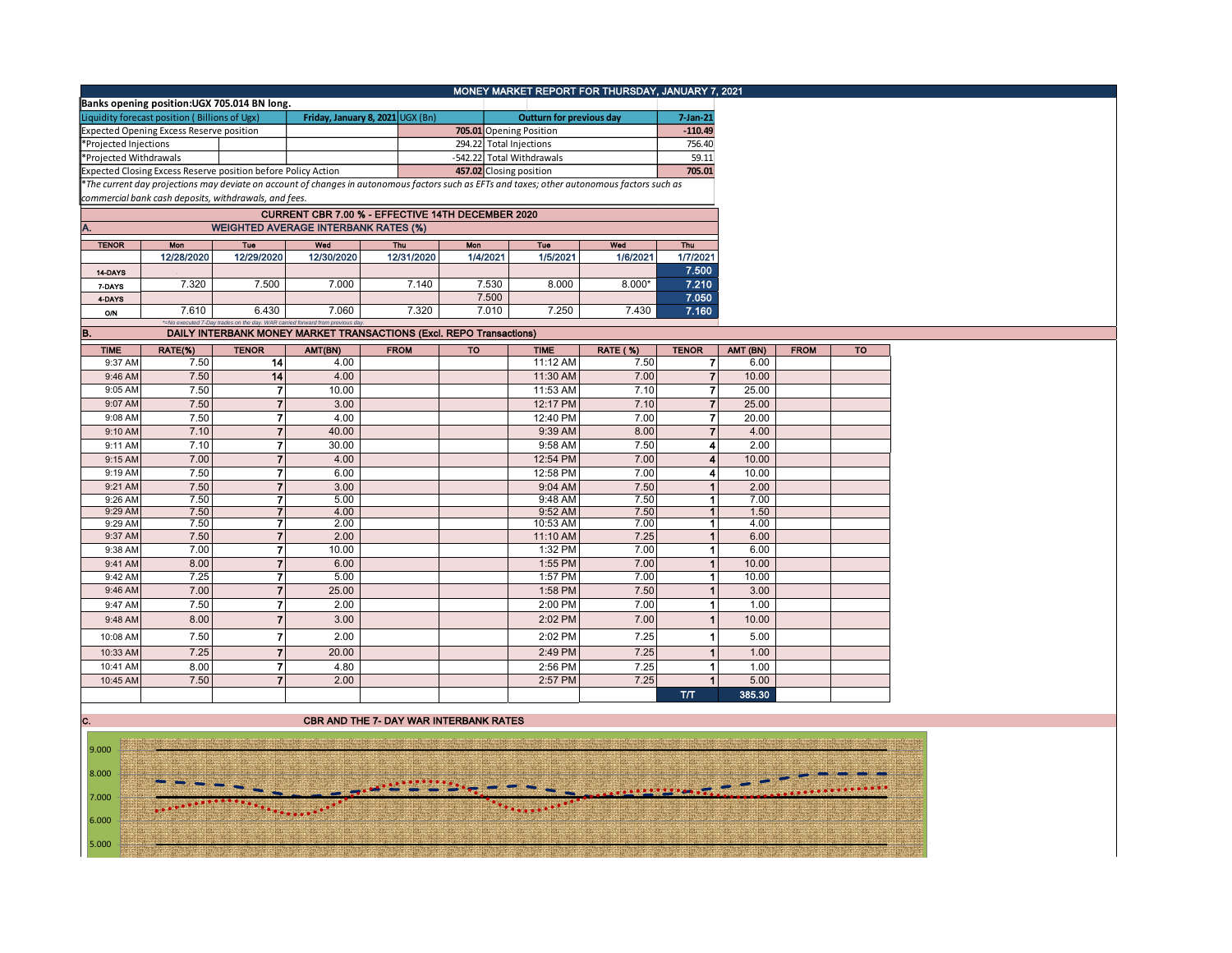|           |            |            |               |            | <u>in the second and the second and the second and the second and the second and the second and the second and the second and the second and the second and the second and the second and the second and the second and the seco</u><br><u> 1980 - Johann Stoff, Amerikaans en Stoff, Amerikaans en Stoff, Amerikaans en Stoff, Amerikaans en Stoff, Amerikaans en Stoff, Amerikaans en Stoff, Amerikaans en Stoff, Amerikaans en Stoff, Amerikaans en Stoff, Amerikaans</u> |              |                 |            |            |            |
|-----------|------------|------------|---------------|------------|------------------------------------------------------------------------------------------------------------------------------------------------------------------------------------------------------------------------------------------------------------------------------------------------------------------------------------------------------------------------------------------------------------------------------------------------------------------------------|--------------|-----------------|------------|------------|------------|
| 12/8/2020 | 22/12/2020 | 23/12/2020 | 24/12/2020    | 28/12/2020 | 29/12/2020                                                                                                                                                                                                                                                                                                                                                                                                                                                                   | 30/12/2020   | 31/12/2020      | 04/01/2021 | 05/01/2021 | 06/01/2021 |
|           |            |            | $-7$ -day WAR | -CBR rate  | -Upper bound                                                                                                                                                                                                                                                                                                                                                                                                                                                                 | -Lower bound | • Overnight WAR |            |            |            |
|           |            |            |               |            |                                                                                                                                                                                                                                                                                                                                                                                                                                                                              |              |                 |            |            |            |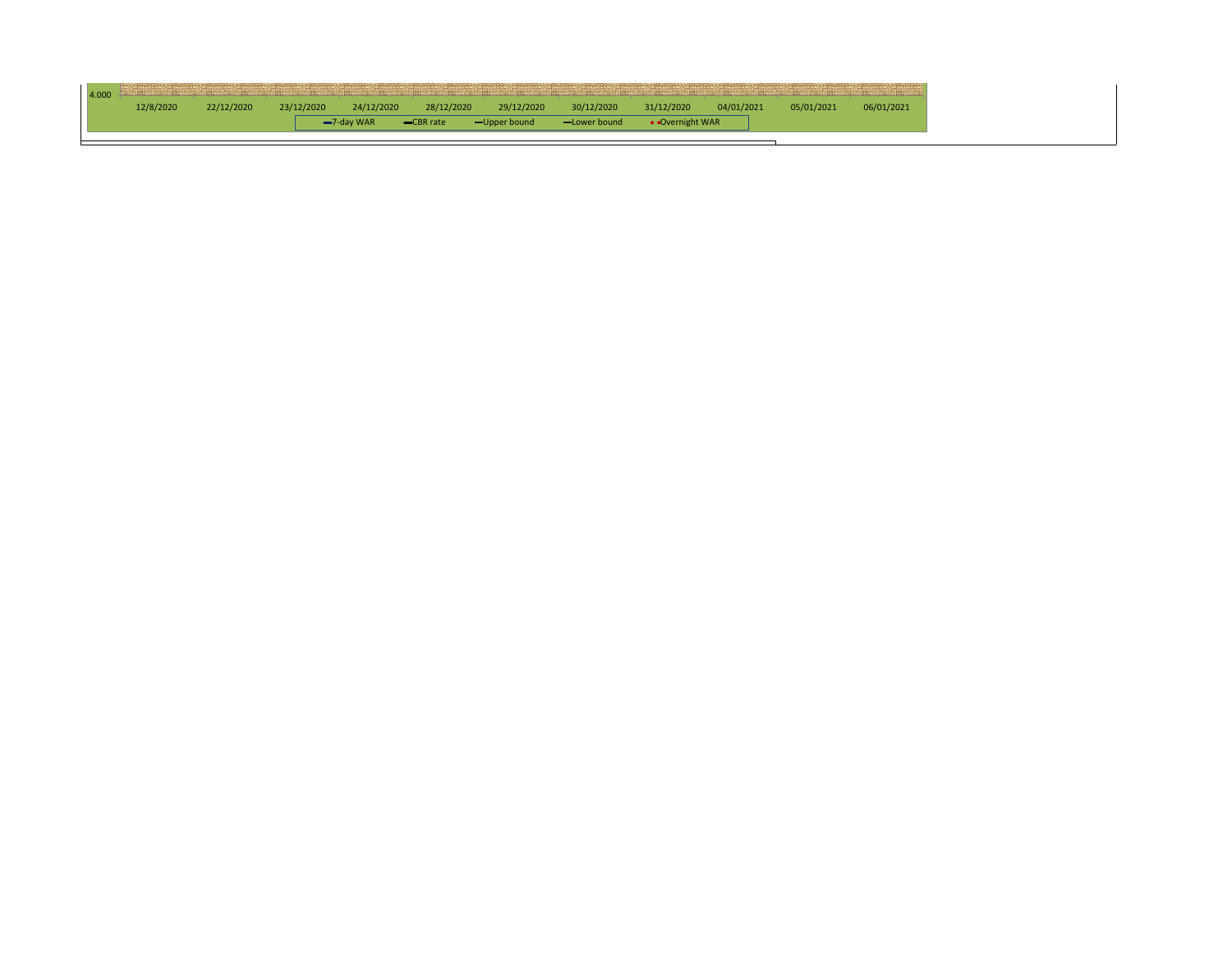| D.                   |                                                                                      |                                     |                          | MONETARY POLICY OPERATIONS MATURITIES PROFILE: (14 JAN 2021 - 11 FEB 2021)                     |                          |                                                |                                          |                     |              |                             |                             |       |                            |       |       |                             |
|----------------------|--------------------------------------------------------------------------------------|-------------------------------------|--------------------------|------------------------------------------------------------------------------------------------|--------------------------|------------------------------------------------|------------------------------------------|---------------------|--------------|-----------------------------|-----------------------------|-------|----------------------------|-------|-------|-----------------------------|
|                      |                                                                                      |                                     | <b>THUR</b>              |                                                                                                |                          | <b>TOTAL</b>                                   |                                          |                     |              |                             |                             |       |                            |       |       |                             |
| <b>DATE</b>          | <b>THUR</b><br>14-Jan-21                                                             | <b>THUR</b><br>21-Jan-21            | 28-Jan-21                | <b>THUR</b><br>4-Feb-21                                                                        | <b>THUR</b><br>11-Feb-21 |                                                |                                          |                     |              |                             |                             |       |                            |       |       |                             |
|                      |                                                                                      |                                     |                          |                                                                                                |                          | $\overline{\phantom{a}}$                       |                                          |                     |              |                             |                             |       |                            |       |       |                             |
| <b>REPO</b>          |                                                                                      |                                     |                          |                                                                                                |                          |                                                |                                          |                     |              |                             |                             |       |                            |       |       |                             |
| <b>REV REPO</b>      | $\sim$                                                                               | $\overline{\phantom{a}}$            | $\sim$                   | $\overline{\phantom{a}}$                                                                       | $\overline{\phantom{a}}$ | $\sim$                                         |                                          |                     |              |                             |                             |       |                            |       |       |                             |
| <b>DEPO AUCT</b>     | 30.00                                                                                | 81.10                               | 45.46                    | 7.00                                                                                           |                          | 163.56                                         |                                          |                     |              |                             |                             |       |                            |       |       |                             |
| <b>TOTALS</b>        | 30.00                                                                                | 81.10                               | 45.46                    | 7.00                                                                                           | $\blacksquare$           | 163.56                                         |                                          |                     |              |                             |                             |       |                            |       |       |                             |
|                      |                                                                                      |                                     |                          | Total O/S Deposit Auction balances held by BOU up to 18 FEBRUARY 2021: UGX 233 BN              |                          |                                                |                                          |                     |              |                             |                             |       |                            |       |       |                             |
|                      |                                                                                      |                                     |                          | Total O/S Repo, Reverse Repo & Deposit Auction balances held by BOU: UGX 233 BN                |                          |                                                |                                          |                     |              |                             |                             |       |                            |       |       |                             |
|                      | (Ei) STOCK OF TREASURY SECURITIES                                                    |                                     |                          |                                                                                                |                          | Eii)                                           | <b>MONETARY POLICY MARKET OPERATIONS</b> |                     |              |                             |                             |       |                            |       |       |                             |
|                      |                                                                                      | LAST TBIILS ISSUE DATE: 17-DEC-2020 |                          |                                                                                                |                          | (VERTICAL REPOS, REV-REPOS & DEPOSIT AUCTIONS) |                                          |                     |              |                             |                             |       |                            |       |       |                             |
|                      | On-the-run O/S T-BILL STOCKs (Billions-UGX)                                          |                                     | 5,977.534<br>17, 131.733 | 1/8/2021<br>1/8/2021 DAUT                                                                      | OMO                      | <b>ISSUE DATE</b><br>23-Nov                    | <b>AMOUNT</b><br>385.50                  | <b>WAR</b><br>7.000 | <b>RANGE</b> | <b>TENOR</b>                |                             |       |                            |       |       |                             |
|                      | On-the-run O/S T-BONDSTOCKs(Billions-UGX)<br>TOTAL TBILL & TBOND STOCK- UGX          |                                     | 23,109.268               |                                                                                                | <b>REPO</b>              | 25-Nov                                         | 309.00                                   | 7.000               |              |                             |                             |       |                            |       |       |                             |
|                      |                                                                                      |                                     |                          |                                                                                                | <b>REPO</b>              | 26-Nov                                         | 1,396.00                                 | 7.000               |              |                             |                             |       |                            |       |       |                             |
| O/S=Outstanding      | <b>TOTAL STOCK</b>                                                                   | <b>YTM (%)</b>                      | <b>CHANGE IN</b>         |                                                                                                | <b>DAUT</b>              | 26-Nov                                         | 80.17                                    | 7.557               |              | 56                          |                             |       |                            |       |       |                             |
| <b>MATURITY</b>      |                                                                                      | AT CUT OFF*                         |                          |                                                                                                | DAUT                     | 26-Nov                                         | 80.17                                    | 7.557               |              | 56                          |                             |       |                            |       |       |                             |
| 91                   | (BN UGX)<br>98.07                                                                    | 8.499                               | YTM (+/-)<br>0.493       |                                                                                                | <b>REVREPO</b>           | 1-Dec                                          | 282.00                                   | 7.000               |              |                             |                             |       |                            |       |       |                             |
| 182                  | 489.91                                                                               | 10.900                              | 0.799                    |                                                                                                | <b>REVREPO</b>           | 2-Dec                                          | 165.00                                   | 7.000               |              |                             |                             |       |                            |       |       |                             |
| 364                  | 5,389.55                                                                             | 14.000                              | 0.503                    |                                                                                                | <b>REPO</b>              | 3-Dec                                          | 810.00                                   | 7.000               |              | $\overline{7}$              |                             |       |                            |       |       |                             |
| 2YR *10              | $\overline{\phantom{a}}$                                                             | 15.250                              | 0.700                    |                                                                                                | <b>DAUT</b>              | 3-Dec                                          | 49.97                                    | 7.254               |              | 28                          |                             |       |                            |       |       |                             |
| 3YR *6               | $\overline{\phantom{a}}$                                                             | 15.500                              | 0.500                    |                                                                                                | DAUT                     | 3-Dec                                          | 44.94                                    | 7.503               |              | 56                          |                             |       |                            |       |       |                             |
| 5YR *2               | 2,131.05                                                                             | 16.500                              | 1.600                    |                                                                                                | <b>REPO</b>              | 10-Dec                                         | 439.00                                   | 7.000               |              | $\overline{7}$              |                             |       |                            |       |       |                             |
| 10YR *3              | 8,432.21                                                                             | 16.000                              | 1.505                    |                                                                                                | DAUT                     | 10-Dec                                         | 45.94                                    | 7.340               |              | 28                          |                             |       |                            |       |       |                             |
| 15YR                 | 5.942.63                                                                             | 15.300                              | 0.300                    |                                                                                                | <b>DAUT</b>              | 10-Dec                                         | 6.92                                     | 7.503               |              | 56                          |                             |       |                            |       |       |                             |
|                      | Cut OFF is the lowest price/ highest yield that satisfies the auction awarded amount |                                     |                          |                                                                                                | <b>REVREPO</b>           | 15-Dec                                         | 558.00                                   | 7.000               |              | $\overline{2}$              |                             |       |                            |       |       |                             |
|                      |                                                                                      |                                     |                          |                                                                                                | <b>REPO</b>              | 21-Dec                                         | 348.50                                   | 7.000               |              | 3                           |                             |       |                            |       |       |                             |
|                      |                                                                                      |                                     |                          |                                                                                                | <b>REPO</b>              | 24-Dec                                         | 350.00                                   | 7.000               |              |                             |                             |       |                            |       |       |                             |
|                      |                                                                                      |                                     |                          |                                                                                                | <b>DAUT</b>              | 24-Dec                                         | 68.31                                    | 7.590               |              | 56                          |                             |       |                            |       |       |                             |
|                      |                                                                                      |                                     |                          |                                                                                                | <b>REVREPO</b>           | 28-Dec                                         | 963.00                                   | 7.000               |              |                             |                             |       |                            |       |       |                             |
|                      |                                                                                      |                                     |                          |                                                                                                | <b>REVREPO</b>           | 31-Dec                                         | 384.00                                   | 7.000               |              |                             |                             |       |                            |       |       |                             |
|                      |                                                                                      |                                     |                          |                                                                                                |                          |                                                |                                          |                     |              |                             |                             |       |                            |       |       |                             |
|                      |                                                                                      |                                     |                          |                                                                                                |                          | WAR-Weighted Average Rate                      |                                          |                     |              |                             |                             |       |                            |       |       |                             |
| H.                   |                                                                                      |                                     |                          | DAILY SECONDARY MARKET QUOTES (On-the-run GOVERNMENT TREASURY SECURITIES -- End of Day Quotes) |                          |                                                |                                          |                     |              |                             |                             |       |                            |       |       |                             |
| <b>TENOR</b>         |                                                                                      | $91$ DR                             |                          | T-BILLS<br><b>182 DR</b>                                                                       |                          | 364 DR                                         | 2YR YTM                                  |                     |              | 3YR YTM                     | <b>TBONDS</b><br>5YR YTM    |       | 10YR YTM                   |       |       | 15YR YTM                    |
| COUON                |                                                                                      | 0.000%                              |                          | 0.000%                                                                                         |                          | 0.000%                                         | 11.000%                                  |                     |              | 14.000%                     | 16.625%                     |       | 17.000%                    |       |       | 14.25%                      |
| <b>MATURITY DATE</b> |                                                                                      | 18 Mar 21<br><b>BID/ASK</b>         |                          | 17 Jun 21<br><b>BID/ASK</b>                                                                    |                          | 16-Dec-21<br><b>BID/ASK</b>                    | 13-Apr-23<br><b>BID/ASK</b>              |                     |              | 18-Jan-24<br><b>BID/ASK</b> | 27-Aug-26<br><b>BID/ASK</b> |       | 3-Apr-31<br><b>BID/ASK</b> |       |       | 22 Jun 34<br><b>BID/ASK</b> |
| <b>DFCU</b>          | 8.20                                                                                 | 8.10                                | 9.60                     | 9.50                                                                                           | 11.60                    | 11.50                                          | 15.00                                    | 14.90               | 15.05        | 14.95                       | 16.00                       | 15.90 | 16.50                      | 16.40 | 16.50 | 16.40                       |
| <b>ABSA</b>          | 8.59                                                                                 | 8.49                                | 11.05                    | 10.95                                                                                          | 14.00                    | 13.90                                          | 15.40                                    | 15.30               | 16.00        | 15.90                       | 16.48                       | 16.38 | 16.20                      | 16.10 | 16.30 | 16.20                       |
| CRDU                 | 8.50                                                                                 | 8.40                                | 10.95                    | 10.85                                                                                          | 14.00                    | 13.90                                          | 15.30                                    | 15.20               | 15.80        | 15.70                       | 16.50                       | 16.40 | 16.20                      | 16.10 | 16.45 | 16.35                       |
| <b>HFBU</b>          | 9.00                                                                                 | 8.90                                | 10.90                    | 9.90                                                                                           | 14.05                    | 13.95                                          | 15.30                                    | 15.20               | 15.95        | 15.85                       | 16.50                       | 16.40 | 16.30                      | 16.20 | 16.35 | 16.25                       |
| <b>SCBU</b>          | 8.50                                                                                 | 8.40                                | 11.00                    | 10.90                                                                                          | 14.05                    | 13.95                                          | 15.40                                    | 15.30               | 16.00        | 15.90                       | 16.45                       | 16.35 | 16.15                      | 16.05 | 16.25 | 16.15                       |
| <b>STBB</b>          | 9.25                                                                                 | 9.15                                | 11.25                    | 11.15                                                                                          | 14.25                    | 14.15                                          | 15.50                                    | 15.40               | 16.00        | 15.90                       | 16.50                       | 16.40 | 16.55                      | 16.45 | 16.75 | 16.65                       |
| <b>RODA</b>          | 8.70                                                                                 | 8.60                                | 11.25                    | 11.15                                                                                          | 14.10                    | 14.00                                          | 15.48                                    | 15.38               | 16.08        | 15.98                       | 16.58                       | 16.48 | 16.34                      | 16.24 | 16.75 | 16.65                       |
| Av. Bid              |                                                                                      | 8.68                                |                          | 10.86                                                                                          |                          | 13.72                                          | 15.34                                    |                     |              | 15.84                       | 16.43                       |       | 16.32                      |       |       | 16.48                       |
| Av. Ask              |                                                                                      | 8.58                                |                          | 10.63                                                                                          |                          | 13.62                                          | 15.24                                    |                     |              | 15.74                       | 16.33                       |       | 16.22                      |       |       | 16.38                       |
| <b>Sec Mkt Yield</b> |                                                                                      | 8.627                               |                          | 10.743                                                                                         |                          | 13.671                                         | 15.290                                   |                     |              | 15.790                      | 16.380                      |       | 16.270                     |       |       | 16.429                      |
| BestBid              |                                                                                      | 9.25                                |                          | 11.25                                                                                          |                          | 14.25                                          | 15.50                                    |                     |              | 16.08                       | 16.58                       |       | 16.55                      |       |       | 16.75                       |
| <b>BestAsk</b>       |                                                                                      | 8.10                                |                          | 9.50                                                                                           |                          | 11.50                                          | 14.90                                    |                     |              | 14.95                       | 15.90                       |       | 16.05                      |       |       | 16.15                       |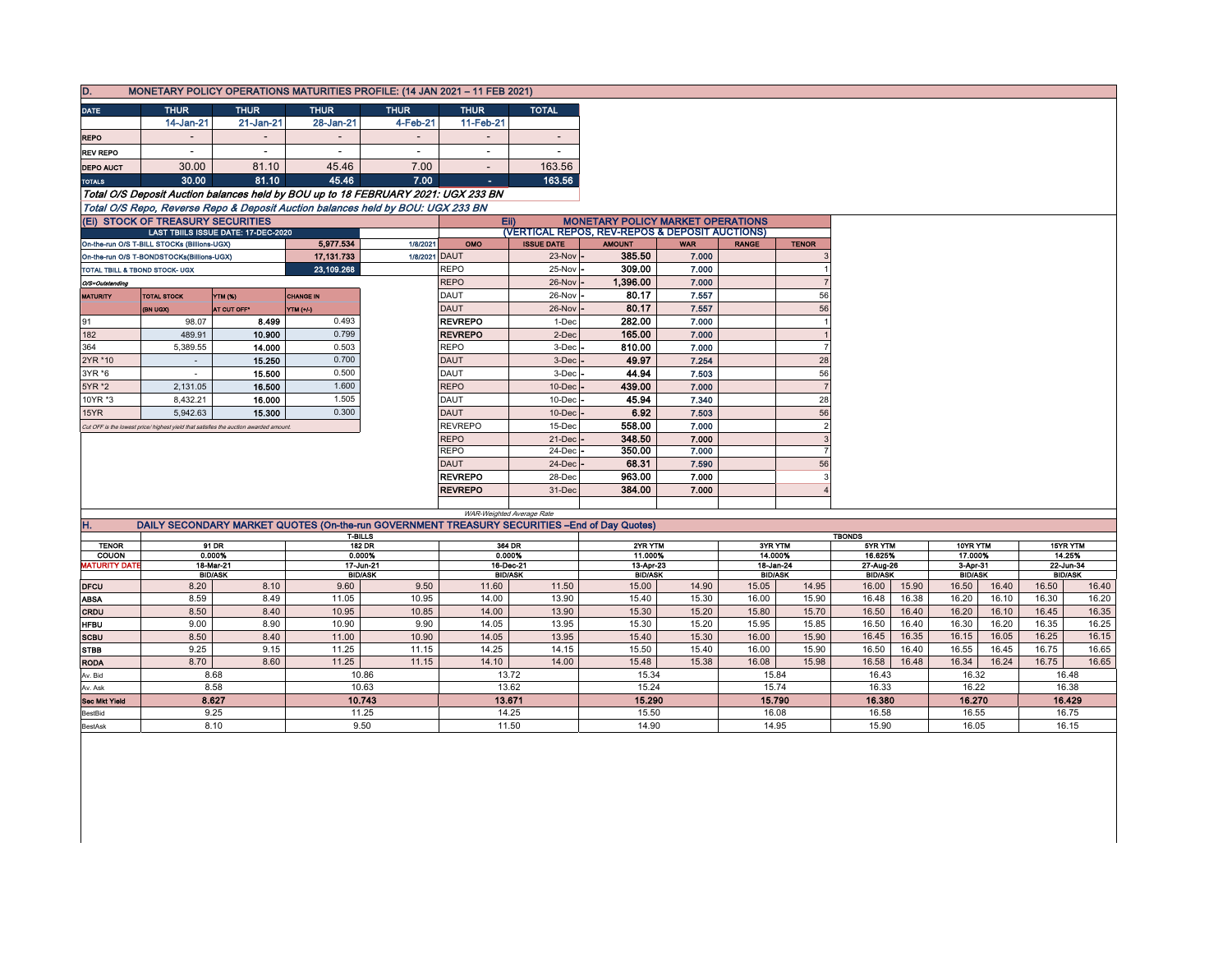| <b>VALUE DATE</b> | <b>SECURITY COUPON/ MAT</b><br><b>DATE</b> | <b>MMY</b> | <b>YTM</b> | <b>AMOUNT (FV)</b> | <b>AMOUNT (COST)</b> |
|-------------------|--------------------------------------------|------------|------------|--------------------|----------------------|
| 07-JAN            | 0.000% 16-DEC-2021                         | 13.950     | 14.007     | 16,791,300,000     | 14,845,188,330       |
| 07-JAN            | 0.000% 30-DEC-2021                         | 13.800     | 13.820     | 1,254,100,000      | 1,104,957,926        |
| 07-JAN            | 0.000% 30-DEC-2021                         | 13.500     | 13.519     | 452,000,000        | 399,278,720          |
| 07-JAN            | 0.000% 16-DEC-2021                         | 13.150     | 13.200     | 500,000,000        | 445,010,000          |
| 07-JAN            | 0.000% 29-JUL-2021                         | 11.505     | 11.798     | 48,000,000,000     | 45,113,280,000       |
| 07-JAN            | 0.000% 16-DEC-2021                         | 11.500     | 11.539     | 55,400,000         | 49,996,838           |
| 07-JAN            | 0.000% 16-DEC-2021                         | 10.500     | 10.532     | 16,000,000         | 14,563,040           |
| 07-JAN            | 0.000% 16-DEC-2021                         | 10.500     | 10.532     | 20,000,000         | 18,203,800           |
| 07-JAN            | 0.000% 04-NOV-2021                         | 10.000     | 10.085     | 16,200,000         | 14,965,884           |
| 07-JAN            | 0.000% 03-JUN-2021                         | 9.000      | 9.244      | 124,300,000        | 119,951,986          |
| 07-JAN            | 0.000% 17-JUN-2021                         | 8.500      | 8.703      | 100,000,000        | 96,386,000           |
| 07-JAN            | 0.000% 08-APR-2021                         | 8.111      | 8.361      | 3,500,000,000      | 3,430,630,000        |
| 07-JAN            | 0.000% 20-MAY-2021                         | 7.999      | 8.203      | 185,300,000        | 180,052,304          |
| 07-JAN            | 0.000% 25-MAR-2021                         | 7.938      | 8.190      | 6,500,000,000      | 6,392,945,000        |
| 07-JAN            | 0.000% 11-MAR-2021                         | 7.649      | 7.895      | 12,000,000,000     | 11,843,640,000       |
| 07-JAN            | 0.000% 11-MAR-2021                         | 7.643      | 7.889      | 30,000,000,000     | 29,609,400,000       |
| 07-JAN            | 0.000% 20-MAY-2021                         | 6.999      | 7.156      | 482,000,000        | 470,012,660          |
| 07-JAN            | 0.000% 20-MAY-2021                         | 6.999      | 7.156      | 25,000,000         | 24,378,250           |
| 07-JAN            | 11.000% 13-APR-2023                        |            | 12.000     | 300,000,000        | 301,686,000          |
| 07-JAN            | 11.000% 09-JUN-2022                        |            | 15.700     | 250,000,000        | 237,565,000          |
| 07-JAN            | 11.000% 09-JUN-2022                        |            | 12.651     | 13,000,000,000     | 12,835,550,000       |
| 07-JAN            | 14.000% 18-JAN-2024                        |            | 16.050     | 33,100,000         | 33,649,460           |
| 07-JAN            | 17.000% 03-APR-2031                        |            | 14.500     | 51,300,000         | 60,018,948           |
| 07-JAN            | 16.625% 27-AUG-2026                        |            | 16.380     | 5,000,000,000      | 5,328,300,000        |
| 07-JAN            | 16.625% 27-AUG-2026                        |            | 16.500     | 100,000,000        | 106,133,000          |
| 07-JAN            | 16.625% 27-AUG-2026                        |            | 14.800     | 9,000,000          | 10,126,980           |
| 07-JAN            | 16.000% 14-NOV-2030                        |            | 16.200     | 200,000,000        | 201,642,000          |
| 07-JAN            | 16.000% 14-NOV-2030                        |            | 16.200     | 1,000,000,000      | 1,008,210,000        |
| 07-JAN            | 16.000% 14-NOV-2030                        |            | 16.200     | 1,000,000,000      | 1,008,210,000        |
| 07-JAN            | 16.000% 14-NOV-2030                        |            | 15.900     | 7,000,000,000      | 7,159,810,000        |
| $\frac{1}{2}$     |                                            |            |            |                    |                      |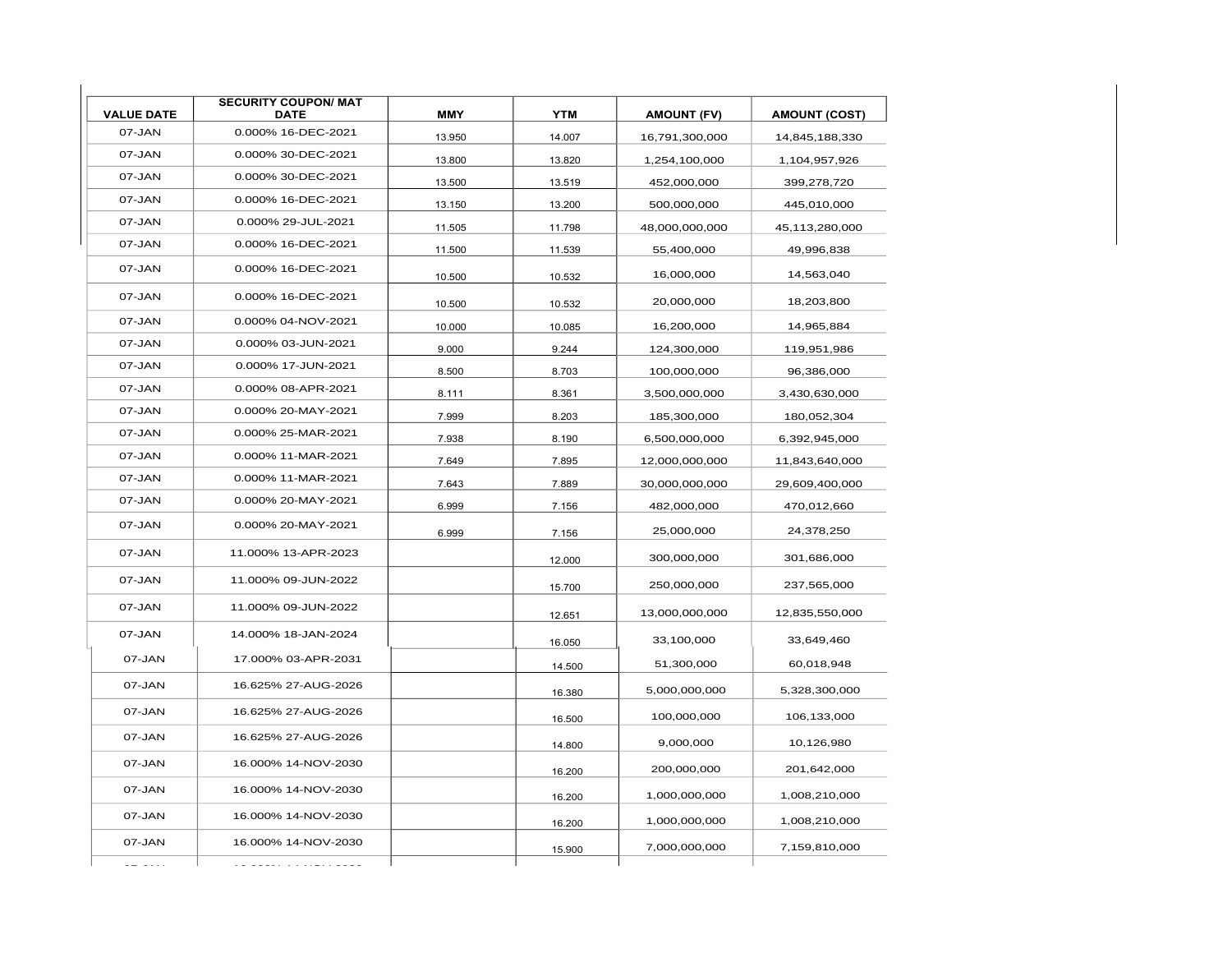| 07-JAN | 16.000% 14-NOV-2030 | 15.650 | 50,000,000     | 51,762,500     |
|--------|---------------------|--------|----------------|----------------|
| 07-JAN | 16.000% 14-NOV-2030 | 16.200 | 200,000,000    | 201,642,000    |
| 07-JAN | 16.000% 14-NOV-2030 | 16.200 | 300,000,000    | 302,463,000    |
| 07-JAN | 16.000% 14-NOV-2030 | 16.200 | 300,000,000    | 302,463,000    |
| 07-JAN | 16.000% 14-NOV-2030 | 16.300 | 7,500,000,000  | 7,525,575,000  |
| 07-JAN | 16.000% 14-NOV-2030 | 15.950 | 10,000,000,000 | 10,203,700,000 |
| 07-JAN | 16.000% 14-NOV-2030 | 16.000 | 5,000,000,000  | 5,089,600,000  |
| 07-JAN | 16.000% 14-NOV-2030 | 16.109 | 5,000,000,000  | 5,063,100,000  |
| 07-JAN | 16.000% 14-NOV-2030 | 15.970 | 2,500,000,000  | 2,548,475,000  |
| 07-JAN | 16.250% 08-NOV-2035 | 16.200 | 1,500,000,000  | 1,531,455,000  |
| 07-JAN | 16.250% 08-NOV-2035 | 16.208 | 10,000,000,000 | 10,205,400,000 |
| 07-JAN | 16.250% 08-NOV-2035 | 13.500 | 5,000,000      | 5,964,200      |
| 07-JAN | 16.250% 08-NOV-2035 | 16.230 | 1,500,000,000  | 1,528,950,000  |
| 07-JAN | 17.500% 01-NOV-2040 | 17.100 | 135,000,000    | 140,678,100    |
| 07-JAN | 17.500% 01-NOV-2040 | 17.350 | 390,000,000    | 400,873,200    |
| 07-JAN | 17.500% 01-NOV-2040 | 17.350 | 1,200,000,000  | 1,233,456,000  |
| 07-JAN | 17.500% 01-NOV-2040 | 17.100 | 500,000,000    | 521,030,000    |
| 07-JAN | 17.500% 01-NOV-2040 | 17.500 | 11,000,000     | 11,215,050     |
| 07-JAN | 17.500% 01-NOV-2040 | 17.100 | 1,000,000,000  | 1,042,060,000  |
| 07-JAN | 17.500% 01-NOV-2040 | 17.120 | 1,170,000,000  | 1,217,864,700  |
| 07-JAN | 17.500% 01-NOV-2040 | 17.100 | 500,000,000    | 521,030,000    |
| 07-JAN | 17.500% 01-NOV-2040 | 17.120 | 1,200,000,000  | 1,249,092,000  |
| 07-JAN | 17.500% 01-NOV-2040 | 17.120 | 1,165,000,000  | 1,212,660,150  |
| 07-JAN | 17.500% 01-NOV-2040 | 17.350 | 1,210,000,000  | 1,243,734,800  |
| 07-JAN | 17.500% 01-NOV-2040 | 17.350 | 1,030,000,000  | 1,058,716,400  |
| 07-JAN | 17.500% 01-NOV-2040 | 17.100 | 500,000,000    | 521,030,000    |
| 07-JAN | 17.500% 01-NOV-2040 | 17.350 | 1,170,000,000  | 1,202,619,600  |